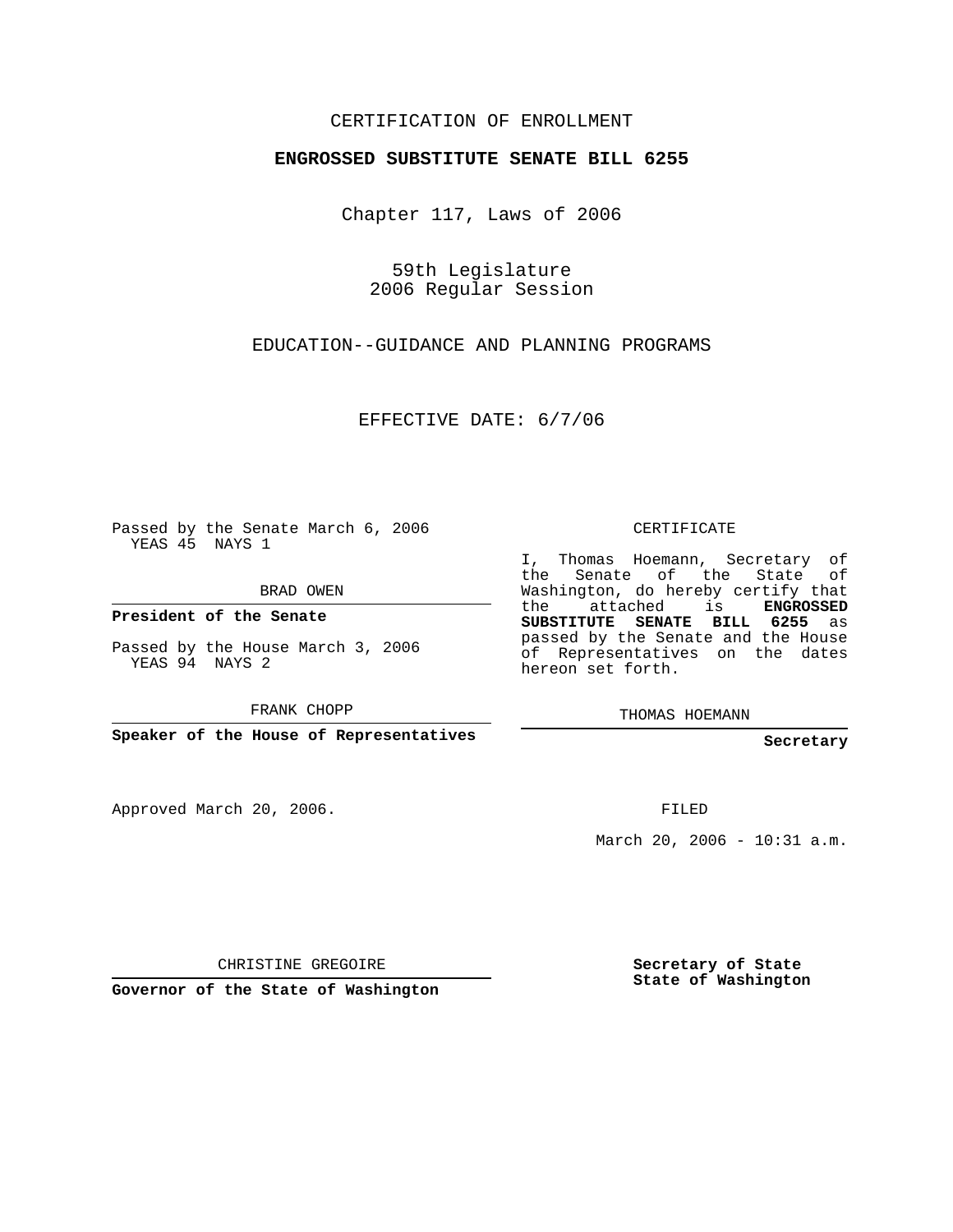## **ENGROSSED SUBSTITUTE SENATE BILL 6255** \_\_\_\_\_\_\_\_\_\_\_\_\_\_\_\_\_\_\_\_\_\_\_\_\_\_\_\_\_\_\_\_\_\_\_\_\_\_\_\_\_\_\_\_\_

\_\_\_\_\_\_\_\_\_\_\_\_\_\_\_\_\_\_\_\_\_\_\_\_\_\_\_\_\_\_\_\_\_\_\_\_\_\_\_\_\_\_\_\_\_

AS AMENDED BY THE HOUSE

Passed Legislature - 2006 Regular Session

**State of Washington 59th Legislature 2006 Regular Session**

**By** Senate Committee on Early Learning, K-12 Higher Education (originally sponsored by Senators Eide and McAuliffe)

READ FIRST TIME 01/18/06.

 AN ACT Relating to improving student performance through student- centered planning; amending RCW 28A.655.200; adding a new section to chapter 28A.600 RCW; creating new sections; and providing an expiration date.

BE IT ENACTED BY THE LEGISLATURE OF THE STATE OF WASHINGTON:

 NEW SECTION. **Sec. 1.** The legislature recognizes that there are specific skills and a body of knowledge that each student needs to chart a course through middle school, high school, and post-high school options. Each student needs active involvement from parents and at least one supportive adult in the school who knows the student well and cares about the student's progress and future. Students, parents, and teachers also need the benefit of immediate feedback and accurate diagnosis of students' academic strengths and weaknesses to inform the students' short-term and long-term plans. To empower and motivate all students and parents to take a greater role in charting the students' own educational experiences, the legislature intends to strengthen schools' guidance and planning programs.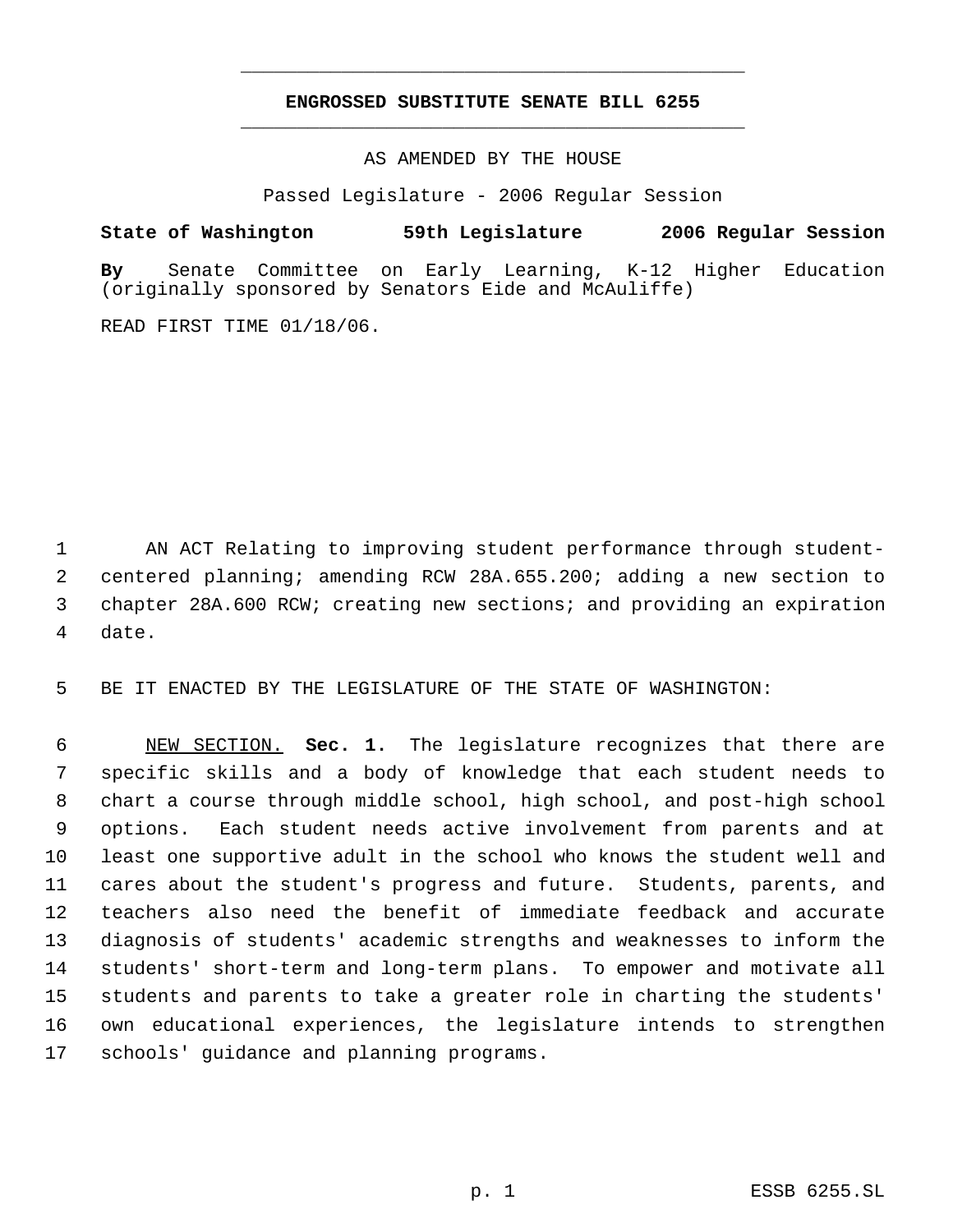NEW SECTION. **Sec. 2.** A new section is added to chapter 28A.600 RCW to read as follows:

 (1) The legislature encourages each middle school, junior high school, and high school to implement a comprehensive guidance and planning program for all students. The purpose of the program is to support students as they navigate their education and plan their future; encourage an ongoing and personal relationship between each student and an adult in the school; and involve parents in students' educational decisions and plans.

 (2) A comprehensive guidance and planning program is a program that contains at least the following components:

 (a) A curriculum intended to provide the skills and knowledge students need to select courses, explore options, plan for their future, and take steps to implement their plans. The curriculum may include such topics as analysis of students' test results; diagnostic assessments of students' academic strengths and weaknesses; use of assessment results in developing students' short-term and long-term 18 plans; assessments of student interests and aptitude; goal-setting skills; planning for high school course selection; independent living 20 skills; and postsecondary options and how to access them;

 (b) Regular meetings between each student and a teacher who serves 22 as an advisor throughout the student's enrollment at the school;

 (c) Student-led conferences with the student's parents, guardians, or family members and the student's advisor for the purpose of demonstrating the student's accomplishments; identifying weaknesses; planning and selecting courses; and setting long-term goals; and

 (d) Data collection that allows schools to monitor students' progress.

 NEW SECTION. **Sec. 3.** (1) Subject to the availability of funds appropriated for this purpose, the superintendent of public instruction shall:

 (a) Develop and disseminate the curriculum for the comprehensive guidance and planning program under section 2 of this act to all school districts no later than the beginning of the 2006-07 school year;

 (b) Develop and disseminate electronic student planning tools and a software package to analyze the impact of the implementation of the program on student performance;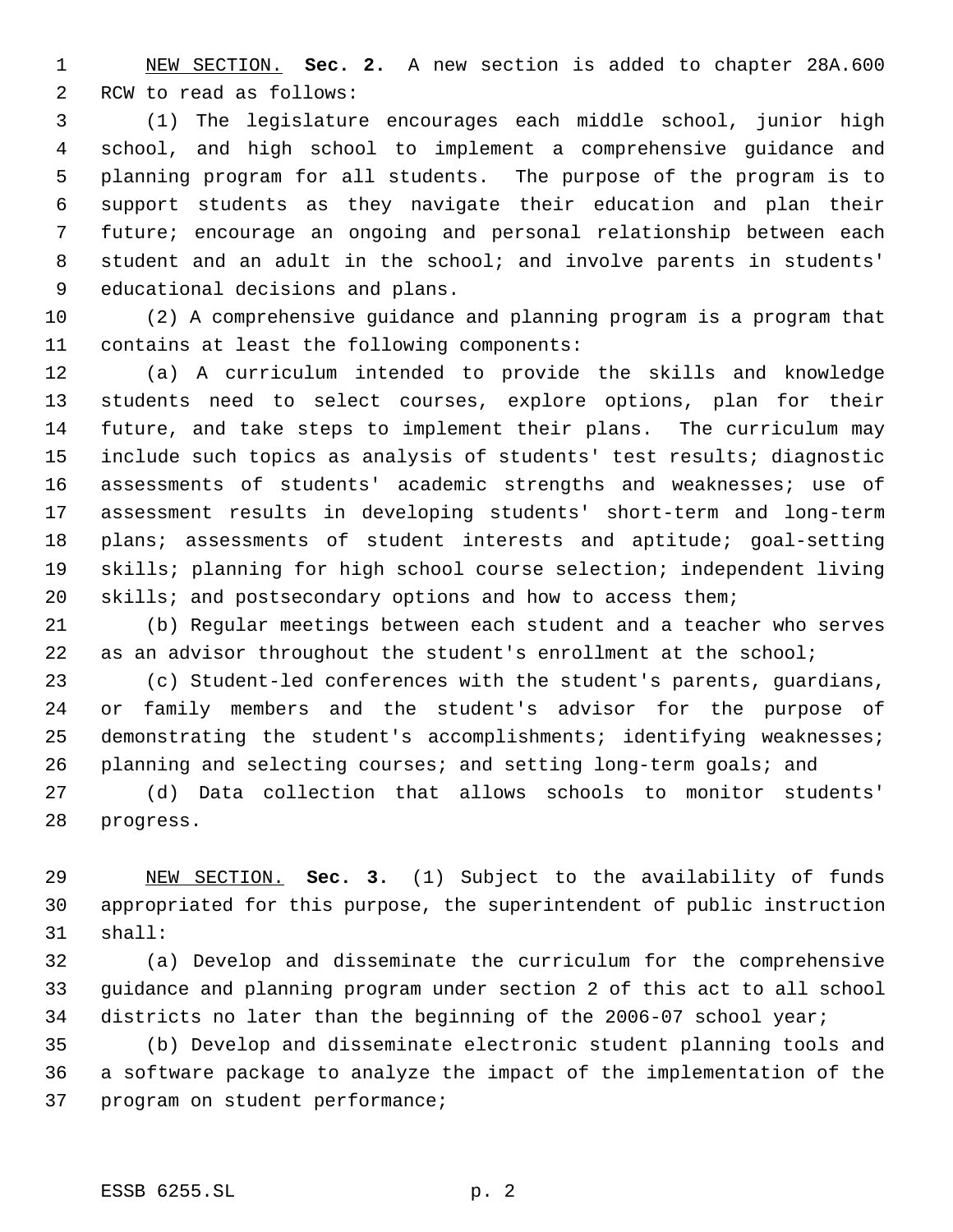(c) Develop and disseminate information about options for diagnostic assessments to improve student learning and student planning as provided under RCW 28A.655.200;

 (d) Develop and conduct regional training seminars for teachers on the curriculum and on guidance and mentoring skills;

 (e) Monitor and evaluate implementation of the program during the fall of 2006 in order to revise and improve the curriculum by the spring of 2007; and

 (f) Allocate grants to selected schools for the purpose of implementing the program. The superintendent shall develop and publish the grant selection criteria, number of awards, and award amounts. The first round of at least twenty-five grant recipients shall be selected and notified by September 2006. The second round of at least seventy- five grant recipients shall be selected and notified by January 2007. The purpose of the grants is to provide time for school staff to plan and integrate the comprehensive program into their schools. To the extent possible, the superintendent shall include representation from school districts of varying sizes and from different geographic regions of the state in the grant allocation.

 (2) By January 1, 2009, the superintendent of public instruction shall report to the education committees of the legislature regarding the impact of comprehensive guidance and planning programs on student performance.

 **Sec. 4.** RCW 28A.655.200 and 2005 c 217 s 2 are each amended to read as follows:

26 (1) ((The legislature finds that the mandatory norm referenced student assessments eliminated under chapter 217, Laws of 2005 provide information that teachers and parents use to improve student 29 <del>learning.</del>)) In the absence of mandatory, statewide, norm-referenced assessments, the legislature intends to permit school districts to offer norm-referenced assessments ((at the districts' own expense  $and)$ , make diagnostic tools available ((that provide information that is at least as valuable as the information eliminated under chapter 217, Laws of 2005)), and provide funding for diagnostic assessments to enhance guidance and planning for students and to provide early intervention before the high school Washington assessment of student learning.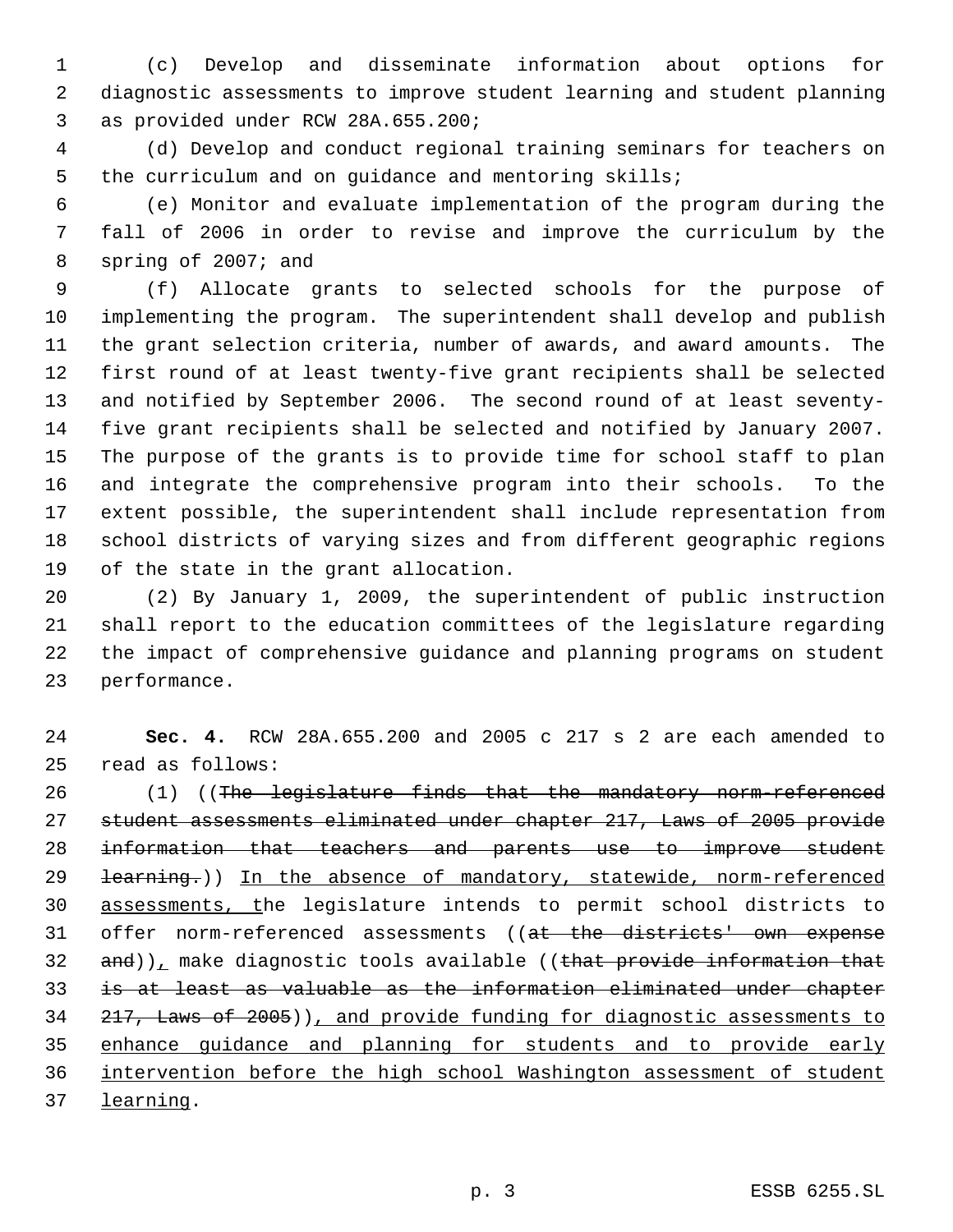(2) In addition to the diagnostic assessments provided under 2 subsection (5) of this section, school districts may, at their own expense, administer norm-referenced assessments to students.

 (3) By September 1, 2005, subject to available funds, the office of the superintendent of public instruction shall post on its web site for voluntary use by school districts, a guide of diagnostic assessments. The assessments in the guide, to the extent possible, shall include the 8 characteristics listed in subsection  $(4)((\{a\})$  through  $(e))$  of this section.

10 (4) ((By September 1, 2006, subject to the availability of amounts 11 appropriated for this specific purpose)) Beginning September 1, 2007, the office of the superintendent of public instruction shall make available to school districts diagnostic assessments that help improve student learning. To the greatest extent possible, the assessments shall be:

(a) Aligned to the state's grade level expectations;

(b) Individualized to each student's performance level;

 (c) Administered efficiently to provide results either immediately or within two weeks;

20 (d) Capable of measuring individual student growth over time and allowing student progress to be compared to other students across the 22 country;  $((and))$ 

23 (e) Readily available to parents; and

24 (f) Cost-effective.

 (5) Beginning with the 2006-07 school year, the superintendent of public instruction shall reimburse school districts for administration 27 of diagnostic assessments in grade nine for the purpose of identifying academic weaknesses, enhancing student planning and guidance, and developing targeted instructional strategies to assist students before 30 the high school Washington assessment of student learning.

 (6) The office of the superintendent of public instruction is 32 encouraged to offer at ((their)) statewide and regional staff development activities training opportunities that would assist practitioners in:

(a) The interpretation of diagnostic assessments; and

 (b) Application of instructional strategies that will increase student learning based on diagnostic assessment data.